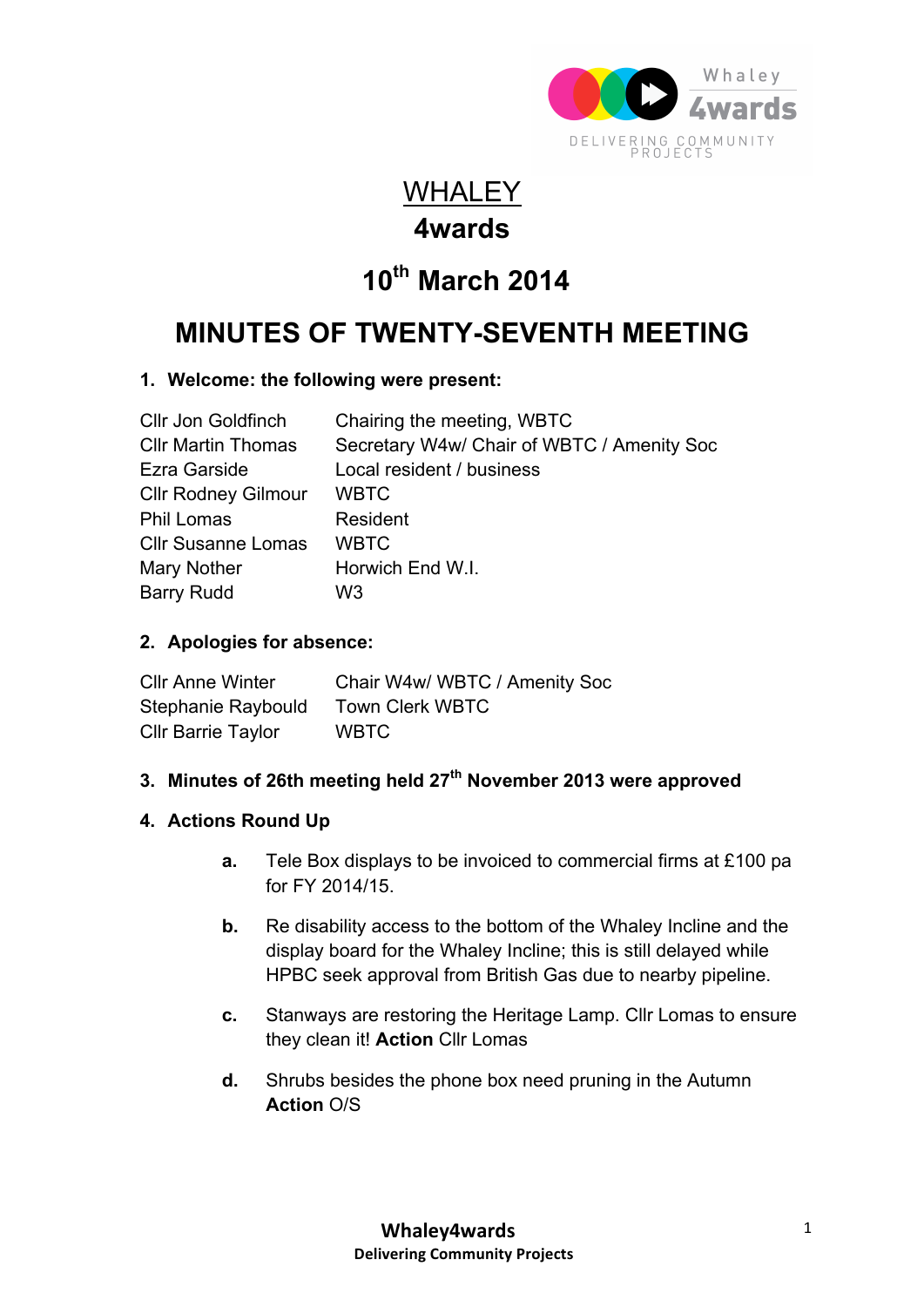

- **e.** It had previously been noted that RSA, Steve Sharp, is unhappy with the existing railway notice boards and is considering ways to get these replaced. These are currently installed so they can be easily removed (they slot on spigots). **Action** Cllr Winter will follow this up with Northern Rail.
- **f.** Any replacement boards would be in a heritage style and positioned so a bench could be located in front.
- **g.** The Town Clerk showed quotes of £1650 for heritage style display board from Leander. A grant of £250 offered by Hope Valley CRP towards this. Grants of up to 40% available from Railway Heritage Trust. Cllr Winter agreed to brief Cllr Pritchard and Robin Wignall.
- **h.** New Bench it was still hoped that the existing in store might be used on the triangle of land opposite the Telephone Action: Town Clerk to investigate this further.
- **i.** It was agreed to purchase a short bench without back so that it may be installed in front of the notice board. The previously reported puddling can be sorted at the same time.
- **j.** Display Board for Linear Park next version outstanding Action: Cllr Thomas.
- **k.** Mechanics Clock has been fixed.
- **5.** Community Marque
	- **a.** After much debate it was decided that the idea of a community owned marque was not viable primarily because a team of qualified marque erectors is required by insurers to make the marque safe in the event of storms.
	- **b.** Also the uses by different groups vary so much that no common design would suit every need.
	- **c.** The limited time of the small teams of volunteers is better spent on other things.
- **6. Village** Entrance Portals
	- **a.** The designs submitted by the Whaley Bridge art group were much admired. Marry Nother was asked to thank the group for submitting their work.